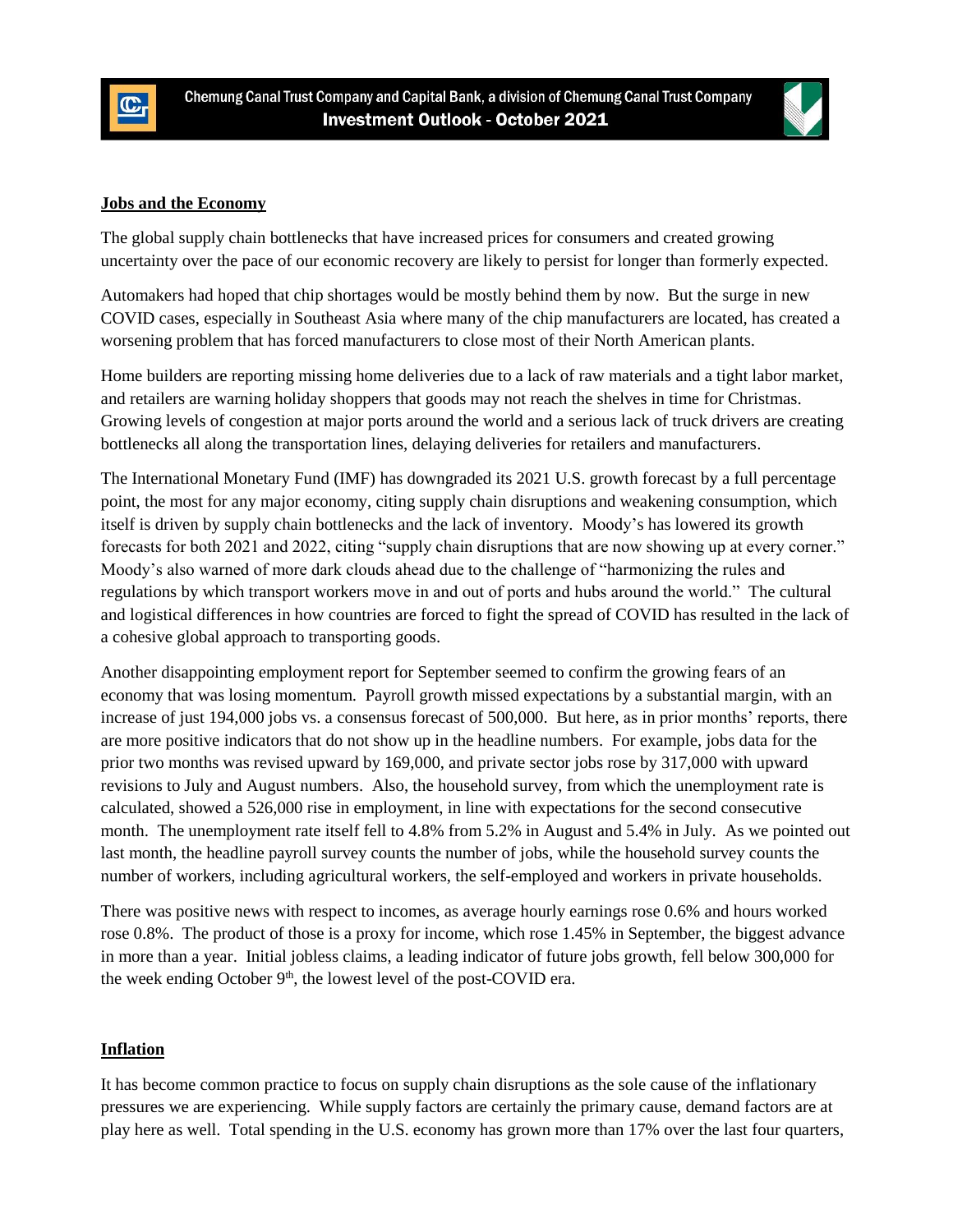as a historically high savings rate has combined with pent up demand in an economy that is trying to re-open. Aggregate demand is already back to its pre-COVID growth path, and future demand growth above the economy's sustainable growth rate would likely result in price inflation that is more persistent than the Fed (and most analysts) had previously expected.

St. Louis Fed President James Bullard, in a recent virtual presentation, said that this year's surge in inflation, which all central bankers had until recently viewed as temporary, may well persist in a strong U.S. economy and a tightening labor market. In typical Fed-speak, he said "While I do think there is some probability that this will naturally dissipate over the next six months, I wouldn't say that's such a strong case that we can count on it."

We are left to wonder, then, exactly how much of a probability is "some" probability, and the best we can say at this point is that it's not enough to count on. But the change in tone would indicate that the risk that the "persistent" case will prevail over the "dissipating" case is growing, and it is a risk that we are increasingly focused on.

## **Interest Rates and the Federal Reserve**

The Federal Reserve has announced that it intends to begin to taper its purchases of securities before this year is over. This does not mean an end to quantitative easing, as the Fed's balance sheet will continue to expand - just at a slower pace. The prospect of tapering has raised concerns that that Fed may misplay the tapering process, leading to market volatility. However, the Federal Reserve has indicated that its actions will be gradual and dependent on market conditions.

Interest rates have moved higher throughout the year, with the yield on the 2-year U.S. Treasury rising to 0.34% from 0.13% at the end of 2020. The yield on the 10-year U.S. Treasury has risen to 1.60% from 0.93% over the same time period. The resulting spread in the 10-year vs the 2-year has risen from 80 basis points to 126 basis points, indicating that expectations for GDP growth and inflation have increased since the beginning of the year.

The Fed has two basic mandates: to achieve full employment and control inflation. The U.S. labor market continues to improve, even if unevenly as evidenced by the mixed September jobs report. The inflation pressures the U.S. faces are primarily – but not totally - related to supply disruptions, which we are increasingly convinced will persist well into 2022. The path ahead for the Federal Reserve is to navigate its tapering process while taking into account changing economic and financial market conditions, and to judge when best to raise short-term interest rates to stabilize demand in an over-heated economy. Given the current political climate, the continuing threat COVID places on the pace of our recovery, and the ongoing unevenness in the labor market recovery, there is a growing concern that the Fed may find itself behind the curve, and will maintain its dovish policies longer than warranted, thereby risking entrenched inflationary pressures unrelated to current transitory pressures brought about by supply disruptions.

## **The Stock Market**

The quarterly earnings reporting season has begun with major banks like JP Morgan, Citigroup and Bank of America reporting results that exceeded expectations. However, we will be watching with more interest the reports of companies more exposed to supply bottlenecks and labor shortages such as such as retailers, home builders, manufacturers and transportation companies.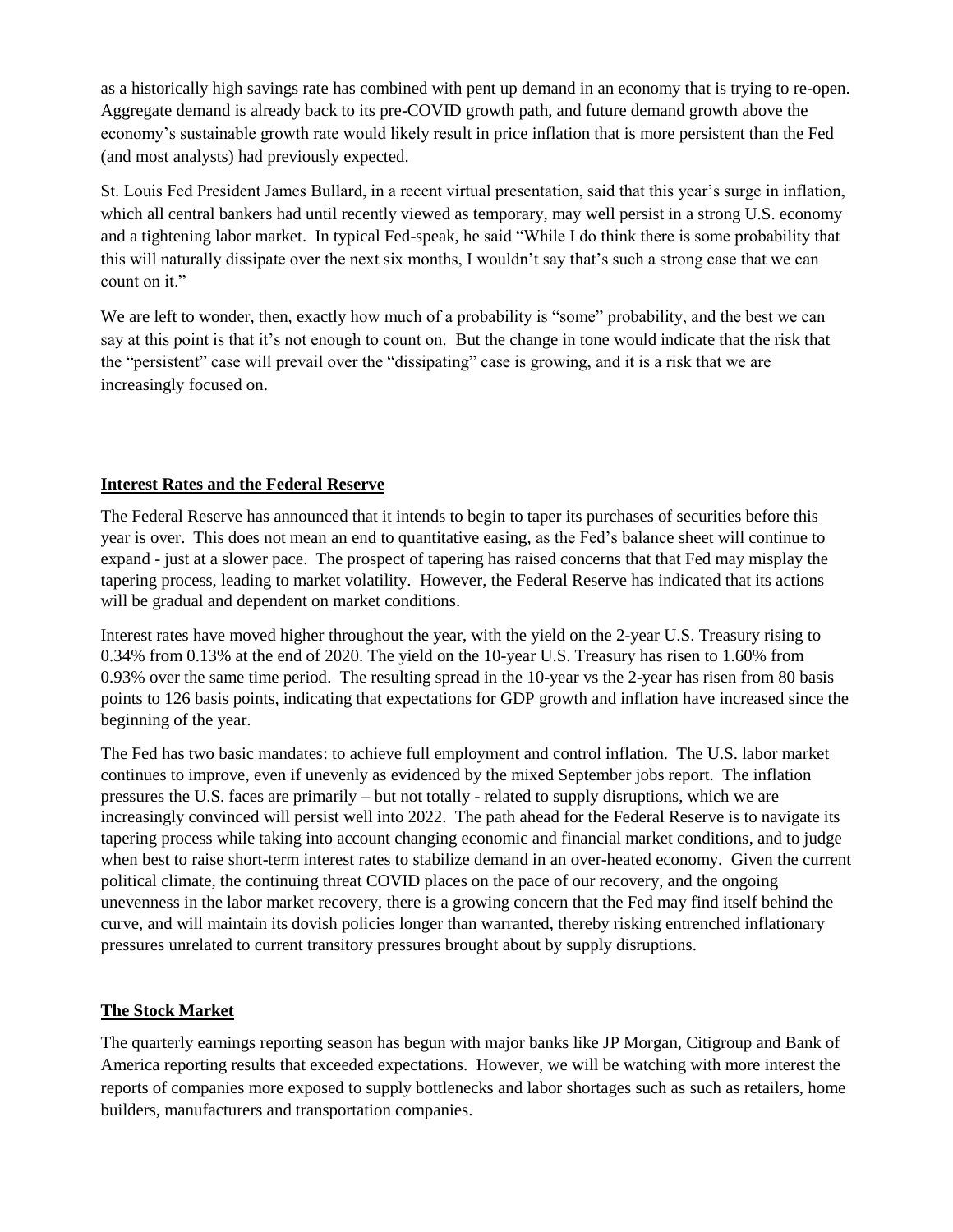Companies have been reporting positive earnings surprises at a record rate throughout the year, and S&P 500 consensus estimates for 2021 earnings are now 22% higher than they were last year at this time. Estimates for 2022 earnings have risen 15% above where they were a year ago.

At some point in every market cycle, expectations overshoot on the upside and reality inevitably sets in. It is unclear whether rising expectations have adequately factored in persistent supply bottlenecks and rising costs in raw materials, including energy. Morgan Stanley strategists say they don't believe supply chain problems have been factored into the market's earnings expectations, and there could be some unpleasant surprises if they are right.

As we pointed out last month, the S&P 500 has more than doubled in the last 18 months, with just a single decline during that time of more than 10%. A growing number of analysts have been saying that we are overdue for another correction, citing high valuations in the face of mounting concerns over inflation, supply interruptions, COVID variants and Washington's version of The Squid Game over raising the debt ceiling or risking default. Perhaps a series of negative earnings surprises in some economically sensitive sectors will provide a catalyst for the correction that many analysts are predicting. But we think that such fears really miss the point, because corrections have already occurred in many sectors of the market that have not shown up in the Index, itself. At the bottom of the market weakness in September, the S&P 500 had fallen 6% from its high at the beginning of the month. But the average stock in the S&P 500 had declined more than 12% from its high. This is why most investors' portfolios, including ours, underperformed their benchmarks in September.

Technically, the market is showing signs of losing momentum. The percent of stocks trading above their 200-day moving average has been steadily declining since the first quarter. At this indicator's peak in



March, more than 95% of the S&P stocks were trading above their moving averages; that number has fallen steadily to near 60% today. The fact that fewer than 40% of stocks are trading above their 50-day moving average portends further weakness ahead.